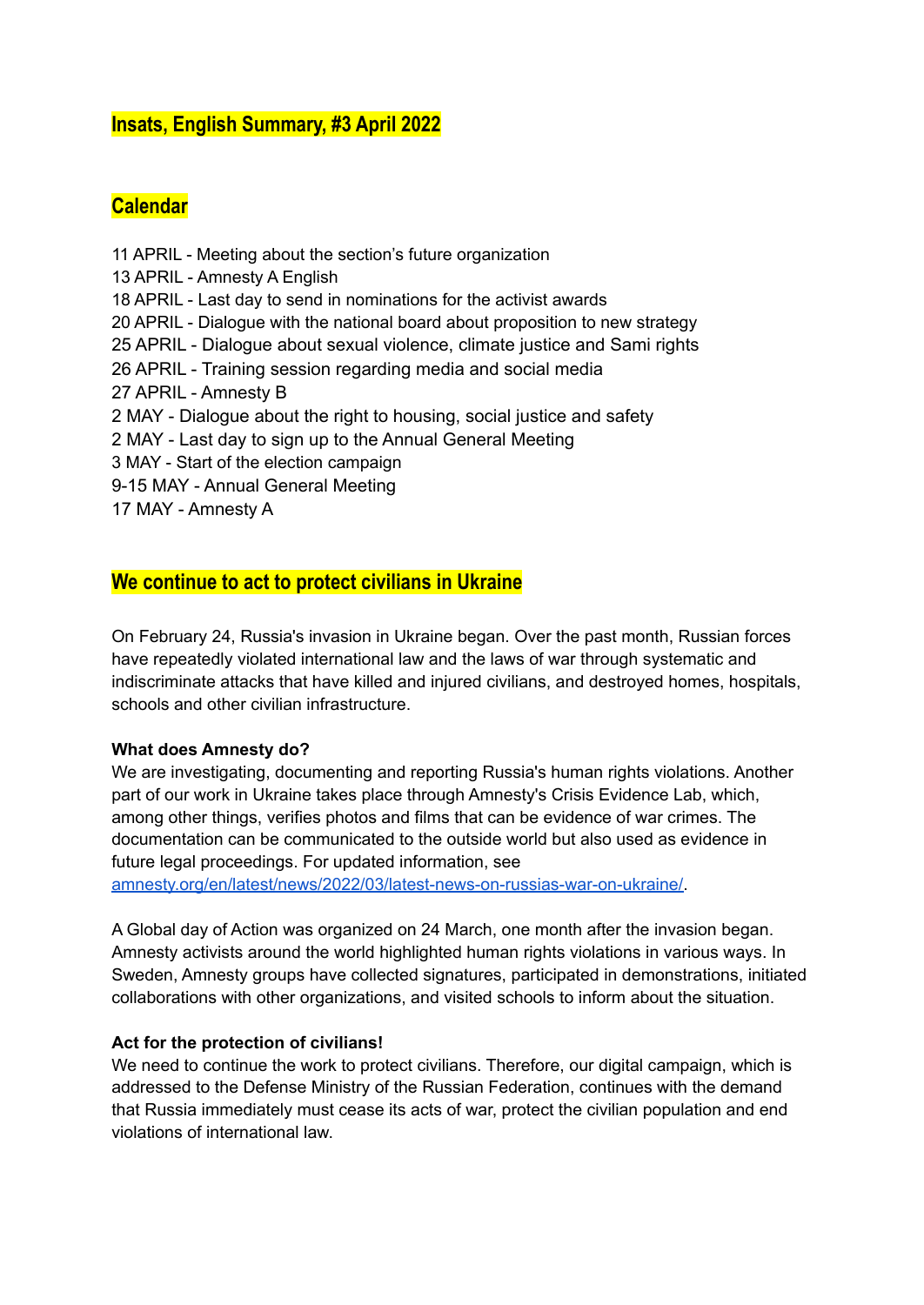Spread the digital action as well as information about the human rights violations that are taking place. To get updates on new opportunities to act and upcoming campaign material, register here: [aktivism.amnesty.se/delta-i-en-aktion/ukraina/.](https://aktivism.amnesty.se/delta-i-en-aktion/ukraina/)

Julia Karlsson / [julia.karlsson@amnesty.se](mailto:julia.karlsson@amnesty.se)

# **Indigenous rights are violated in Sweden, take part in the work ahead**

On 22 March, the news came that the government was giving green light to Beowulf Mining's application for a processing concession for an iron ore mine in Gállok, something that Amnesty deeply criticizes. The decision comes despite the fact that the Sami villages concerned, the Sami Parliament, UN experts, UNESCO, Amnesty, the County Administrative Board, the Swedish Environmental Protection Agency, the National Heritage Board and many others said no. This is not a mineral critical to the green transition. Experts estimate that the iron ore is of mediocre quality and that the mining operations may provide jobs for a limited time - while the effects on the environment and Sami culture risk becoming permanent.

- Sweden has an indigenous people and indigenous law is internationally binding. It includes, among other things, that indigenous peoples have the right to free and informed prior consent (FPIC) in matters of great importance to them. A mine in Gállok, on completely central ground for the reindeer herding industry, is one such issue. Affected Sami villages have clearly said no, with the support of both environmental and rights experts at national and international level. That the government still chooses to give green light is astonishing, and can not be seen as anything other than a confirmation that indigenous law weighs very, very easily when politics is done in Sweden, says Johanna Westeson, lawyer and expert on discrimination issues at Amnesty Sweden.

#### **What do we do now?**

Amnesty Sweden's work for climate justice is under construction and at present our main focus is how the climate crisis (and measures taken to tackle it) affect the indigenous Sami people. Climate justice means, among other things, that the rights of indigenous peoples are protected when the climate changes and when societies have to change. Green transition without regard for indigenous peoples is not fair and not sustainable, and here we as a human rights organization have an important role to play.

Climate and human rights are closely linked, and therefore we who know human rights must also follow and engage in climate issues.

Do you want to act for climate justice and that indigenous rights are respected in Sweden and the world? Here's how to proceed:

- Join our election campaign
- Sign up for our climate justice mail list for updated information on what Amnesty is up to, upcoming actions, demonstrations and opportunities to learn more. Sign up [here.](https://forms.office.com/pages/responsepage.aspx?id=yr4IYRsEvUSprDwQ183ADhHNmXTRjqdMsL1oUDWGtElUQzBKTFdVRk5CVDFOS01OMUo2RERLSjJSRy4u)
- Follow Amnesty Sápmi on social media to stay updated on issues related to international law and Sápmi.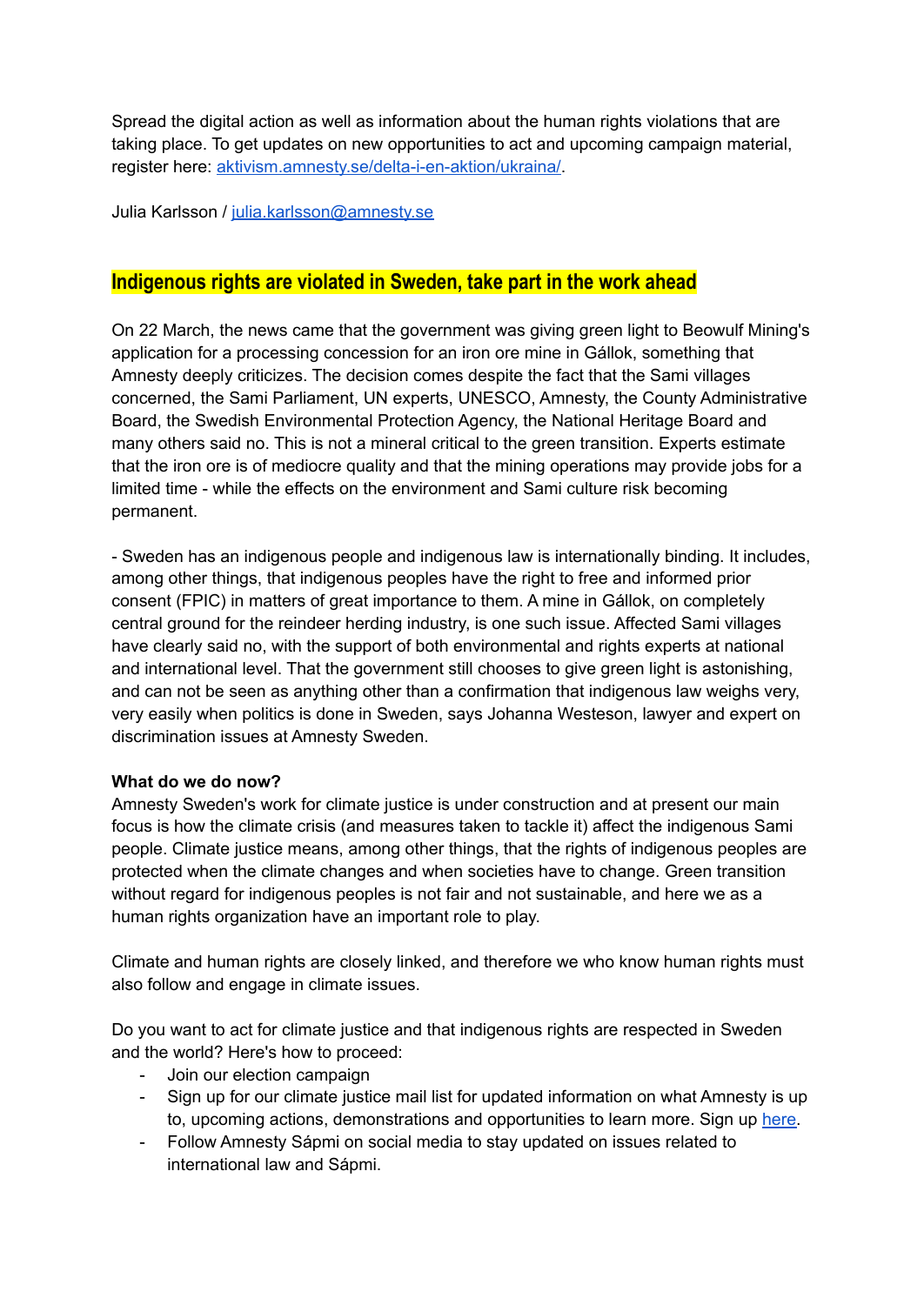- Put on your Amnesty vest and take part in climate demonstrations. For instance, Fridays For Future organize recurring demonstrations in many places in Sweden.

Questions? Contact me!

Karin Danelius / [karin.danelius@amnesty.se](mailto:karin.danelius@amnesty.se)

# **Election campaign**

This autumn, it is time for the national election and the future seems worrying and uncertain for many people. For Amnesty, our task during the election is the same as always: to fight for human rights for all, now and in the future. But this year, it is perhaps a little extra important that we fight. Sweden, and thus our politicians, have promised to stand behind human rights. To respect and guarantee them for everyone who lives here. Despite this, many people in Sweden do not have a safe place to live. People are exposed to racism and discrimination because of who they are. Sexual violence is widespread and survivors are rarely rehabilitated. Indigenous peoples' rights are not taken seriously and the climate crisis is affecting the Sami way of life. Politicians have promised to stand behind our human rights and we must ensure that they keep their promises. Human rights are not something you choose, or opt-out of, when it suits you. It applies to everyone, always.

We want to show solutions, faith in the future and hope. Ahead of this year's election campaign, we have selected four issues that we focus extra on: j*ustice and care for survivors of sexual violence, Sami rights and climate justice, social justice and social security* & *the right to housing*. We see a great risk that these issues will be forgotten in the debate.

#### **No choice**

Human rights are not a choice but a promise. Every time politicians put rights against rights, groups against groups and people against people, they break their promise. We should not be forced to choose between our rights. It is time for us to remind our politicians of what they promised.

#### **How you can take part**

- Participate in our social media campaign
- Hearings with politicians in polling booths
- Write articles in local media
- Be creative with our action poster

### **SEMINARS**

#### **Seminar 1**

At the first seminar, we will be discussing *justice and care for survivors of sexual assault* & *Sami rights and climate justice* together with our advisors Johanna Westeson and Katarina Bergehed.

**When?** 25 April, 18:00-20:00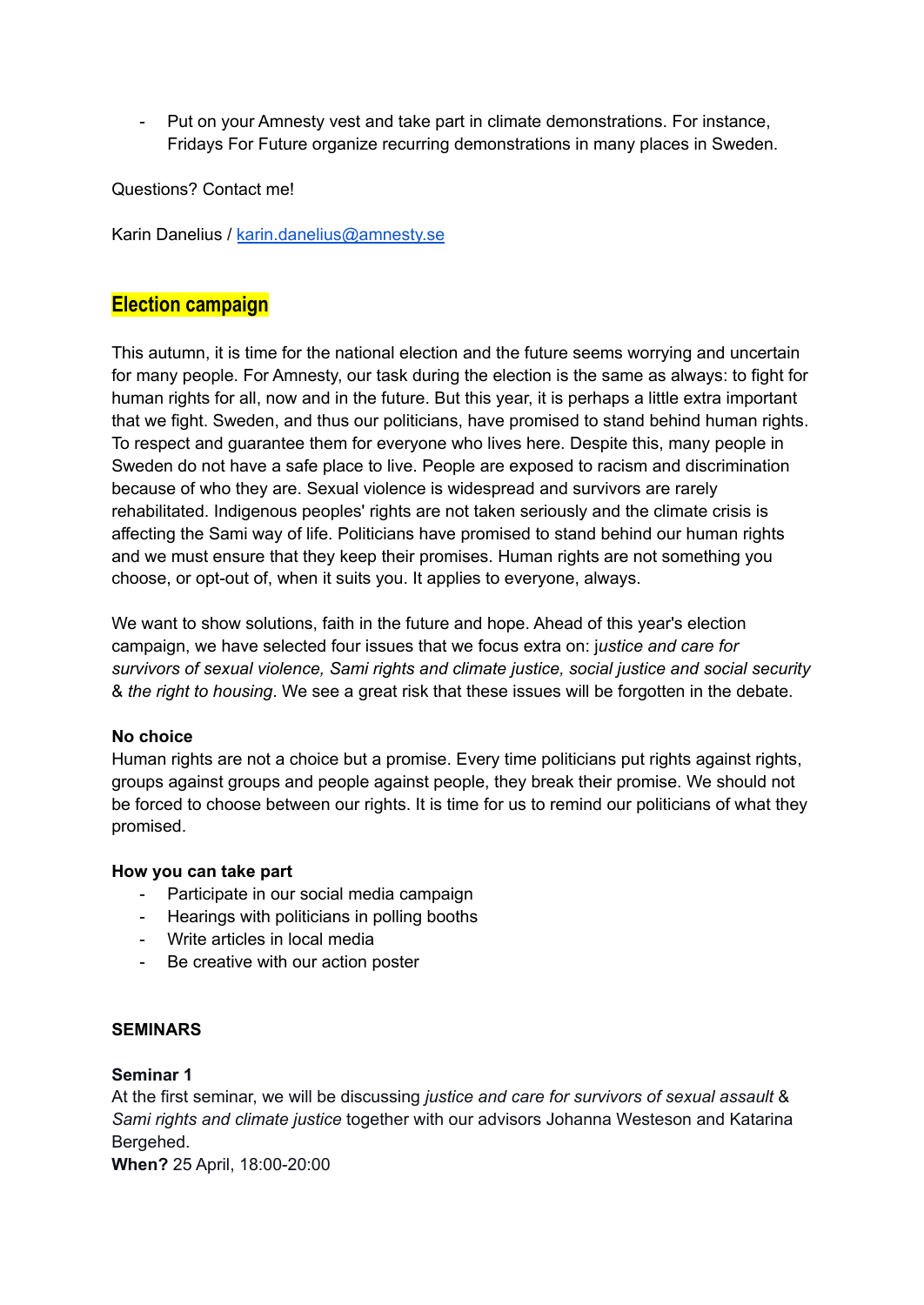**What?** Digital seminar **How?** Register [aktivism.amnesty.se/forms/samtal-om-valplattformen-samtal-1/](https://aktivism.amnesty.se/forms/samtal-om-valplattformen-samtal-1/)

#### **Seminar 2**

At the second seminar, we will be discussing *social justice and social security & the right to housing* together with Nicolas Lunabba from the organization Hela Malmö, and Tove Samzelius, a professor at Malmö University. **When?** 2 May, 18:00-20:00 **What?** Digital seminar **How?** Register: [aktivism.amnesty.se/forms/samtal-om-valplattformen-samtal-2/](https://aktivism.amnesty.se/forms/samtal-om-valplattformen-samtal-2/)

#### **Media training**

Communications manager Joanna Backman and journalist Nina Hjelmgren from Amnesty Sápmi will teach you more about how to communicate your messages in an effective and engaging way.

**When?** 26 April, 18:00-20:00 **What?** Digital seminar **How?** Registration can be found at: [aktivism.amnesty.se/forms/intresseanmalan-medieutbildning/](https://aktivism.amnesty.se/forms/intresseanmalan-medieutbildning/)

Marianne Gyllenpistol / [marianne.gyllenpistol@amnesty.se](mailto:marianne.gyllenpistol@amnesty.se)

# **8 March - What a campaign!**

It has now been almost a month since one of the year's biggest campaigns: The International Women's Day. This year through a global campaign led by Amnesty USA, we aimed to put pressure on American politicians to defend the right to abortion and the right of people to self-determination over their own bodies, in all US states.

Together we have collected a total of 26,801 signatures in Sweden! At an Amnesty Talks on April 19 we will be visited by Amnesty USA who will tell us more about the continuation of the fight for the right to abortion. Keep an eye on Amnesty Sweden's Facebook page after the event!

In order to collect which issues groups worked on during 8 March, we have produced an evaluation for all groups that have acted. Do not forget to fill in the evaluation no matter what you worked with during 8 March! You can find the evaluation here: <https://forms.gle/o8XmnzJ5CfCa2tko7>

#### **Now we continue the work!**

If you and your group are interested in continuing to work with sexual and reproductive rights, you can now register your interest. During spring, we will work against forced pregnancies among girls in Paraguay and for the Ministry of Education to lift the ban on sex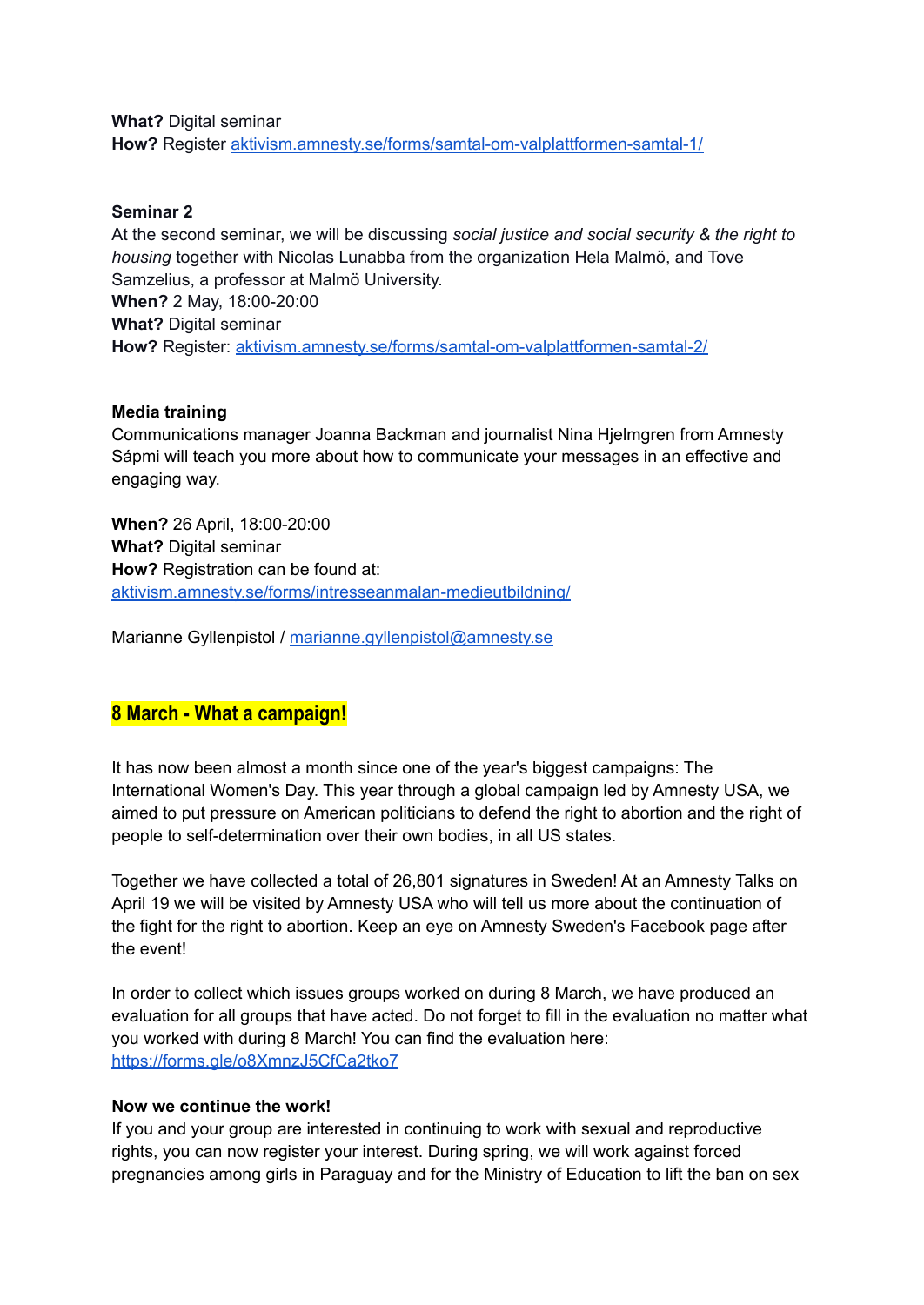education in schools. Sign up for upcoming materials and updates here: [aktivism.amnesty.se/forms/anmalan-paraguay/](https://aktivism.amnesty.se/forms/anmalan-paraguay/).

Julia Karlsson / [julia.karsson@amnesty.se](mailto:julia.karsson@amnesty.se), Ida Larsson / [ida.larsson@amnesty.se](mailto:ida.larsson@amnesty.se)

### **Good news in 2022:**

**Write for Rights has made a difference for Bernardo, Magai and Raif**

#### **Bernardo Caal Xól**

On 24 March, 2022, Guatemalan human rights defender Bernardo Caal Xól was finally released after more than four years in prison. During Write for Rights 2021, we campaigned with Bernardo and demanded his acquittal.

#### **Magai Matiop Ngong**

On 22 March, 2022, Magai Matiop Ngong from South Sudan was released. Magai Matiop Ngong was a 15 year old high school student when he was sentenced to death by hanging on 14 November 2017, after being convicted of murder which he claims was an accident. We campaigned with Magai during Write for Rights 2019.

### **Raif Badawi**

On 11 March, 2022, Saudi activist Raif Badawi was released after serving 10 years in prison. Raif was sentenced to 10 years in prison and 1 000 lashes. His "crime" was to start a website to discuss politics and social issues in Saudi Arabia. We campaigned with Raif during Write for Rights 2016.

Fartun Andersson Ramnemo / [fartun.andersson-ramnemo@amnesty.se](mailto:fartun.andersson-ramnemo@amnesty.se)

# **Do you want to be part of developing the world's largest human rights campaign? Apply to the reference group for this year's Write for Rights campaign!**

In this year's work with Write For Rights, we will test new methods in the design of the campaign concept. We will appoint a reference group consisting of four organized activists with different profiles who work with the campaign team at the secretariat to create this year's campaign.

#### **Apply to the reference group now!**

#### **Profiles that we search for to the reference group:**

- Youth activist in a local youth group
- Youth representative from the Youth council or Student council
- Organized activist with several years of experience of the campaign
- Organized activist active in sparsely populated areas

Do you like to hold meetings and lead volunteer groups to achieve a common goal?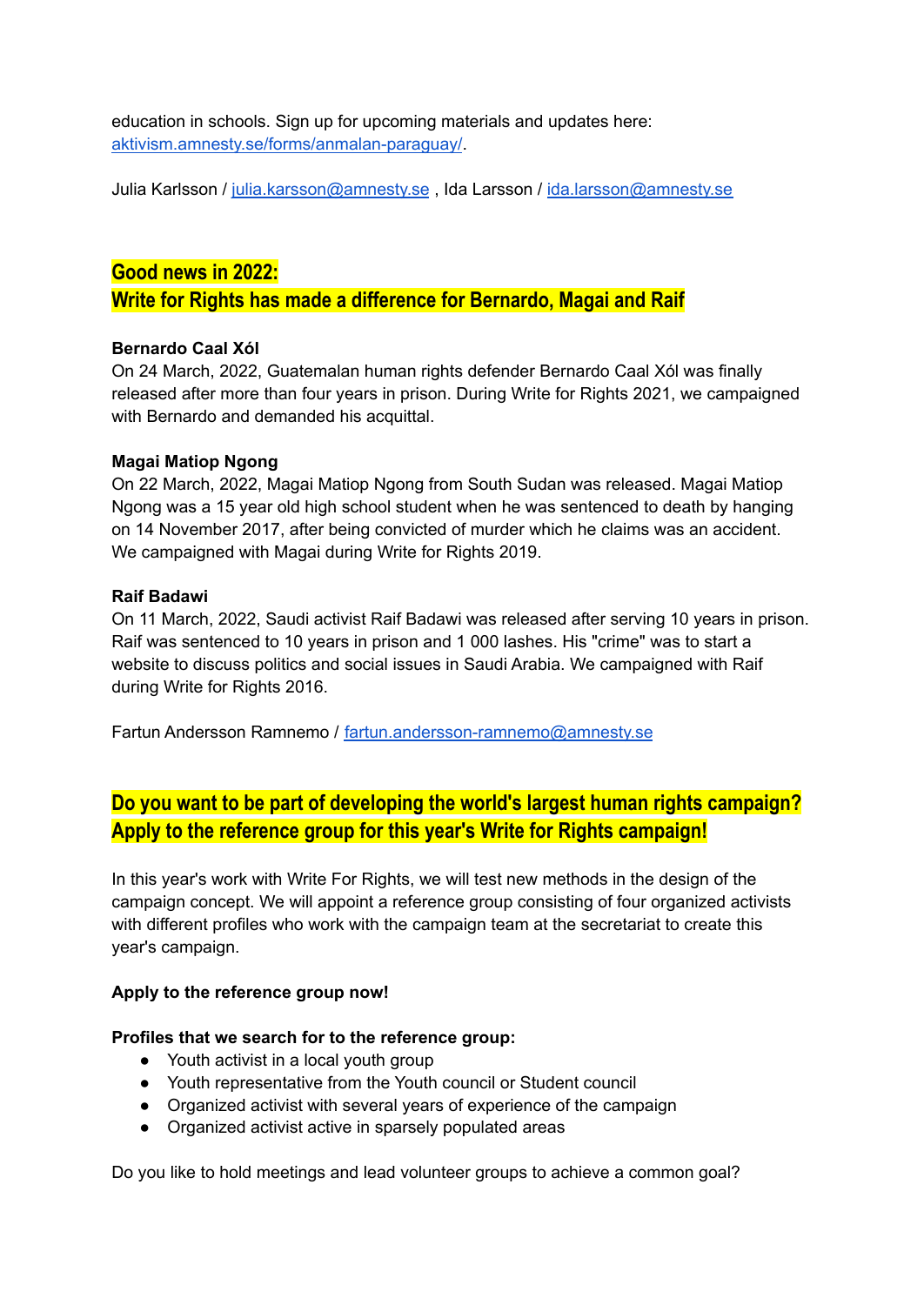Apply for the role of convener of the reference group linked to Write For Rights 2022!

### **Commitment**

- Read the material and documentation linked to the campaign
- Participate in the four mandatory planning meetings during the campaign period
- Take on tasks / assignments during the work process linked to the campaign concept **from April until the end of February**

**The proposal for a start-up meeting for the reference group is already this spring!** When: Sunday, 8 April

Time: 13.00 - no later than 16.00 How: Digitally

### **Apply to the reference group here:**

[aktivism.amnesty.se/forms/ansokan-sammankallande-for-referensgrupp/](https://aktivism.amnesty.se/forms/ansokan-sammankallande-for-referensgrupp/)

Fartun Andersson Ramnemo / [fartun.andersson-ramnemo@amnesty.se](mailto:fartun.andersson-ramnemo@amnesty.se)

## **Secretary General's corner**

- As a 19-year-old, I moved to London to volunteer at a social welfare organization. This experience has come to shape me and my professional life.
- In London, I am engaging for the first time in the work of political advocacy, against social exclusion. Our first campaign goes unnoticed - because we lack the inherent power of being many who act together.
- People I work with point out the importance of being listened to and not being met with prejudice. And that redress and reparation is an important factor for those who have their own experience of injustice.
- I am now the new Secretary General of Amnesty Sweden. At Amnesty Sweden, we often say that "We are the change that we want to see in society". To succeed in this, we need courage and perseverance, as well as respect and sensitivity for those whose voices and perspectives otherwise risk being lost. In addition, we need to understand that sometimes we are the ones who stand in the way of the change that is required.
- Most important of all: Together we make an unstoppable movement! In a world marked by political and social polarization, an escalating climate crisis, growing inequality and where human rights are repeatedly undermined and attacked, Amnesty International is needed more than ever!
- I feel an immense joy and humility in the face of the trust I have received to shoulder this important task. I also look forward to the continued cooperation with all committed activists and members.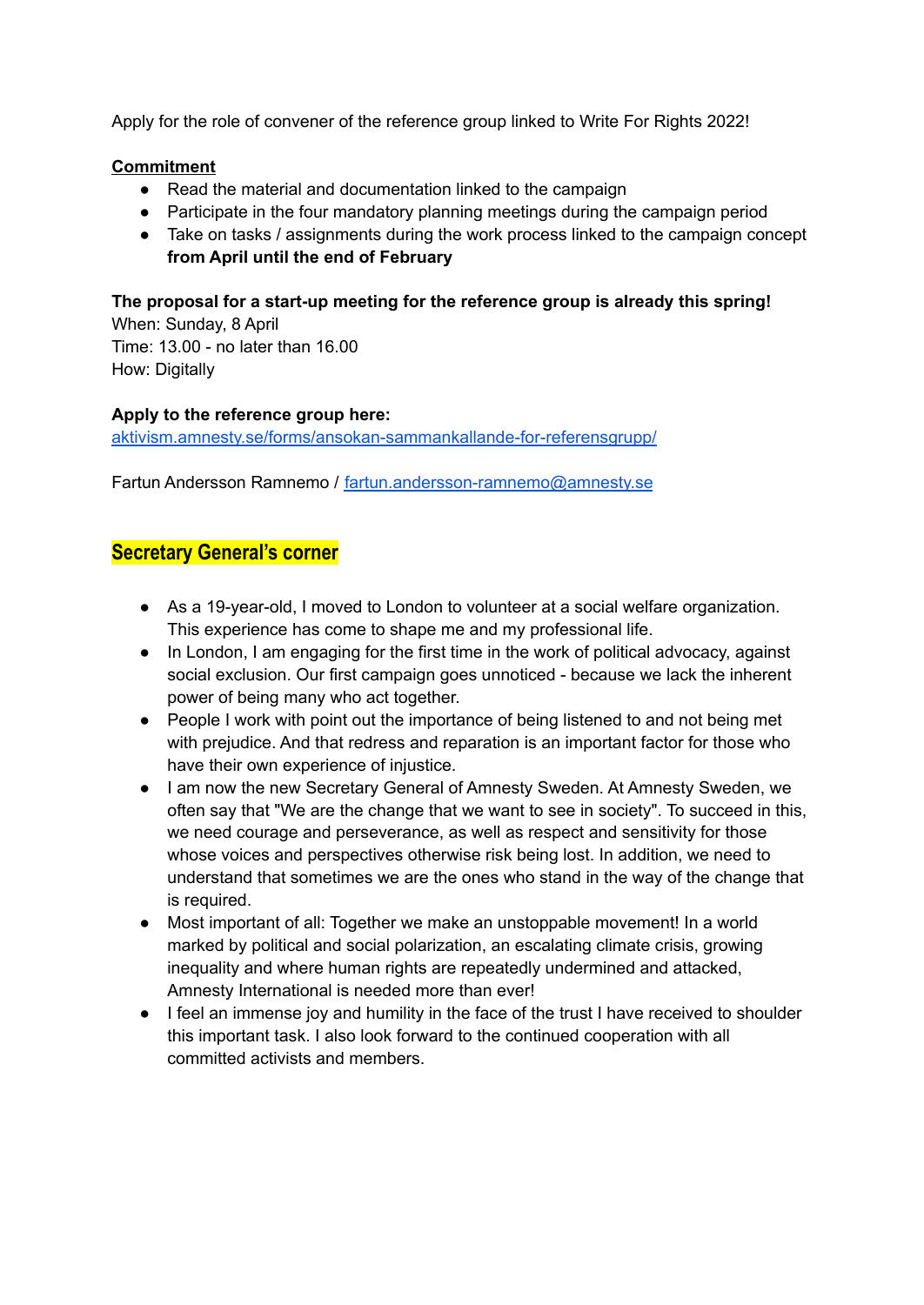# **Sweden did not advance to the World Cup, but migrant workers are still suffering**

As many of you probably saw, the Swedish national team missed the chance to participate in this year's upcoming world championship in football. Of course, this does not mean that we in any way stop focusing on the issue globally, the human rights violations continue at the time of writing and we will continue to have to demand that Qatar implement the reforms they have adopted.

The focus right now, however, will be to start planning what the campaign will look like when we approach the World Cup, with the goal of being able to present a plan for the campaign at the beginning of this autumn!

With that said, there will continue to be campaigns in the future for us to act on, especially the closer to the kick-off for the playoffs that we get. But the extent and what form it will take, the future will show.

Daniel Lundh / [daniel.lundh@amnesty.se](mailto:daniel.lundh@amnesty.se)

## **Sign up for the Annual General Meeting!**

You have not missed signing up for the Annual General Meeting, have you? The most important event of the year kicks off on 9 May. Amnesty Sweden's Annual General Meeting 2022 takes place digitally and is your chance to be involved and make decisions about Amnesty's direction forward and how we together can make a difference for human rights.

More information, programs and registration can be found at [amnesty.se/om-amnesty/amnesty-international-sverige/amnesty-organisation/amnesty-sveri](https://www.amnesty.se/om-amnesty/amnesty-international-sverige/amnesty-organisation/amnesty-sverige-arsmote/) [ge-arsmote/.](https://www.amnesty.se/om-amnesty/amnesty-international-sverige/amnesty-organisation/amnesty-sverige-arsmote/) Sign up now!

Christoffer Wisberg / [christoffer.wisberg@amnesty.se](mailto:christoffer.wisberg@amnesty.se)

## **Finally, the Nordic Youth Conference is back with a physical conference!**

NYC is for you between the ages of 16 and 24 who want to participate in a week of activism and human rights. Every year, about 50 activists from Denmark, Finland, Iceland, Norway, Sweden and the Faroe Islands gather for an educational and fun week with workshops, lectures, exchange of experiences and inspiring meetings.

This year, the theme of the conference is Israel's apartheid against Palestinians in Israel and the Occupied Palestinian Territories. This year's conference begins on June 27 and runs until July 1.